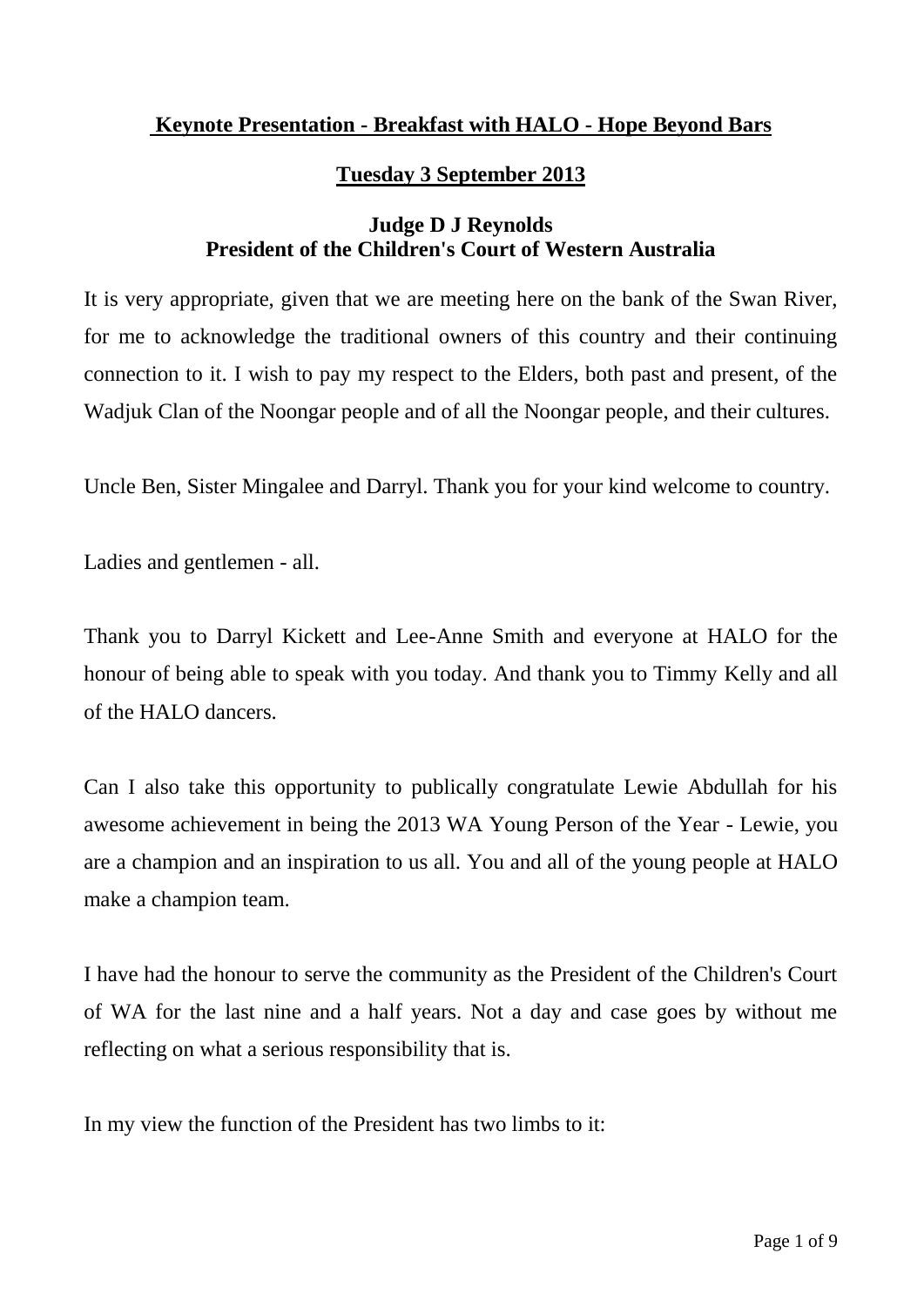One is to make decisions in Court applying the law to the evidence in the case i.e. determining guilt or innocence and sentencing.

Can I tell you that each case totally consumes me. When I have made the decision in a case, I have to clear my mind and move on to the next case. The only way you can mentally survive that task is to give your absolute best and make decisions based on the evidence and without fear or favour or ill will and according to the law in every case.

• The second function is to engage with Government, Government agencies and not for profit organisations, corporations and the community to try and ensure that adequate and proper Prevention and Diversion Programs exist for vulnerable children in our community.

The Court has a legitimate interest in this area.

The *Young Offenders Ac 1994* (WA)(the Act) requires the Court to apply certain objectives and principles when dealing with children. Those objectives and principles are consistent with those contained in the United Nations Convention on the Rights of the Child.

They include:

- Prevention and Diversion
- Enhancing and reinforcing the roles of adults, families and communities
- Rehabilitation
- Protecting the community
- Punishment, and
- Integrating children back into the community.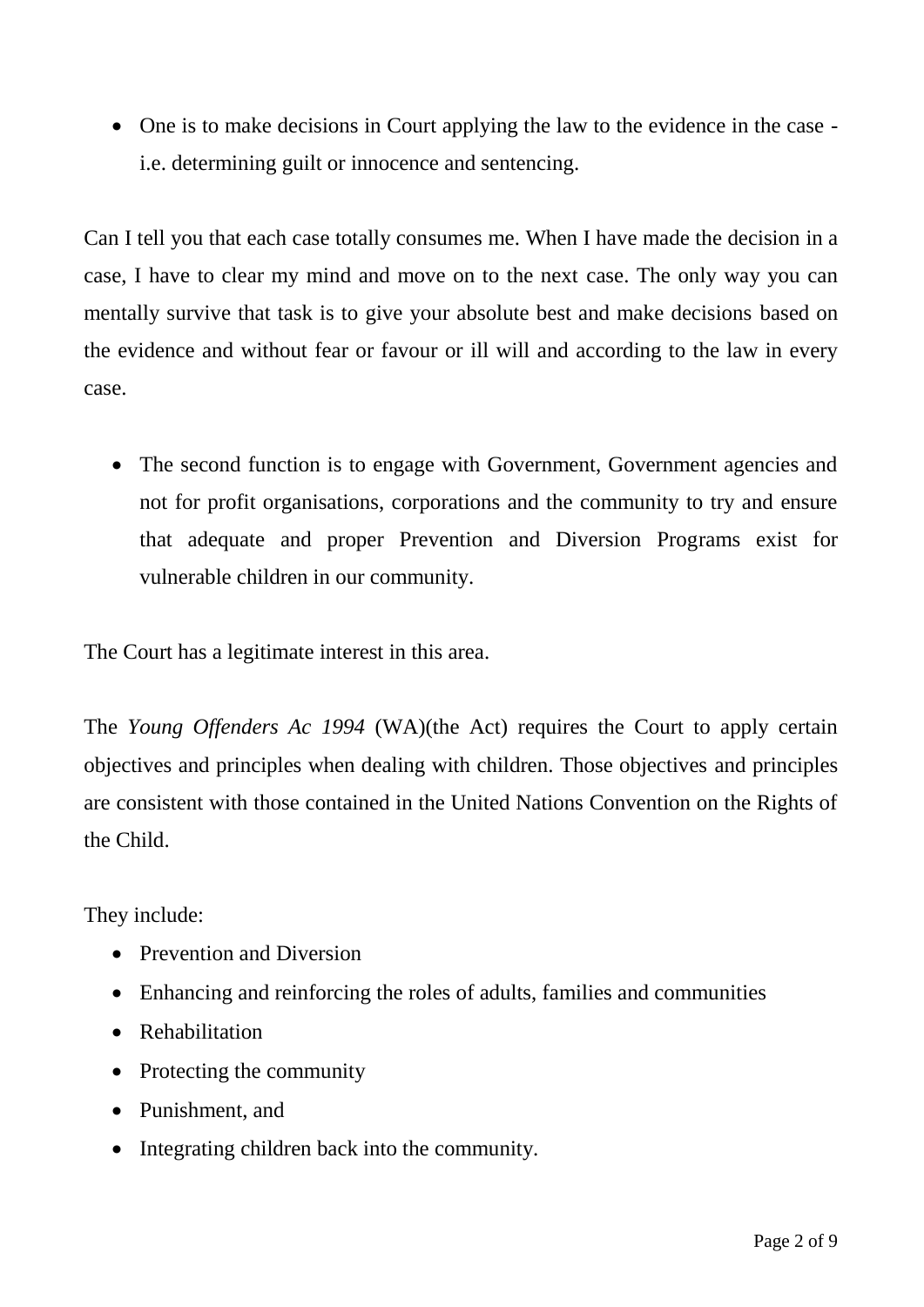Within the framework of the Act:

 Rehabilitation is a purpose of a sentence of detention, and rehabilitation is a purpose of a community order.

Rehabilitation necessarily requires the delivery of programs. The credibility of the Children's Court and of the orders of the Children's Court is therefore very much dependent on the substance and quality of the programs that a child is required to engage in pursuant to its orders.

This second function does not compromise the first.

The community will be best protected by the rehabilitation of child offenders. That said, there will of course, be cases where the seriousness of the facts and circumstances and the protection of the community requires immediate detention. That is a judgment call.

I only have a short time - so can I cut to the chase.

Is the current approach in youth justice providing the best possible protection for the community? In my view the answer to that question is, no. It is important to state at the outset that the vast majority of children - in 2008 it was 96% - have no contact with the Police and the Courts.

It seems to me, that unfortunately, there is arguably a misplaced and mistakenly high level of fear of children in our community. In saying that, I in no way wish to diminish the serious problems that some children cause. But the point that I wish to make, is that within the law and order debate, I think that the focus of the response to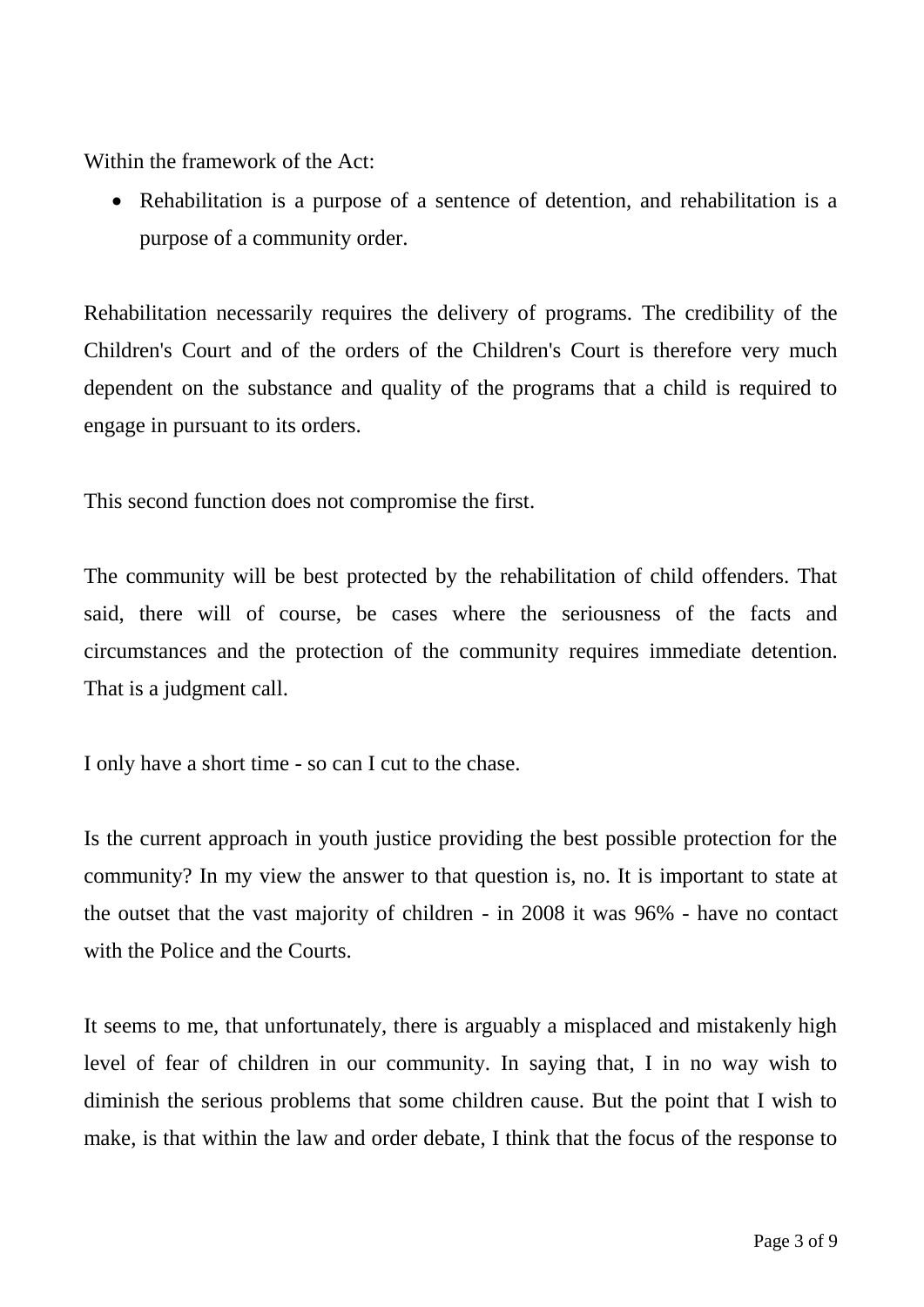crime is too much on hardening rather than addressing the underlining causes of the criminal behaviour.

Particularly, in cases involving children, the focus should be on solution based responses. Credible research supports that approach.

When I speak with groups of people from the community and give them all of the relevant information in real examples of cases dealt with by the Children's Court and the range of available sentencing options in the Act - other than in the most serious cases - they invariably choose an option that will address the underlying causative factors of the criminal behaviour to try and rehabilitate the child so that he or she will not offend again. They choose a solution based response. These are people eligible to sit on juries and be the reasonable mind of the community.

After the riot at Banksia Hill Detention Centre on 20 January this year, the new Minister for Corrective Services, the Honourable Joe Francis, pointed to the need to consider the underlying causes of criminal behaviour when deciding how to respond to it. He also referred to the high cost of detention of children. Figures vary but I think that it is about \$650 per day. In essence the Minister was identifying the need for a paradigm shift in how young offenders are dealt with.

With respect, I think that what the Minister has said on this topic is both refreshing and right. I hope there is universal support for a new approach.

Having made those general comments, I now wish to talk specifically about aboriginal children.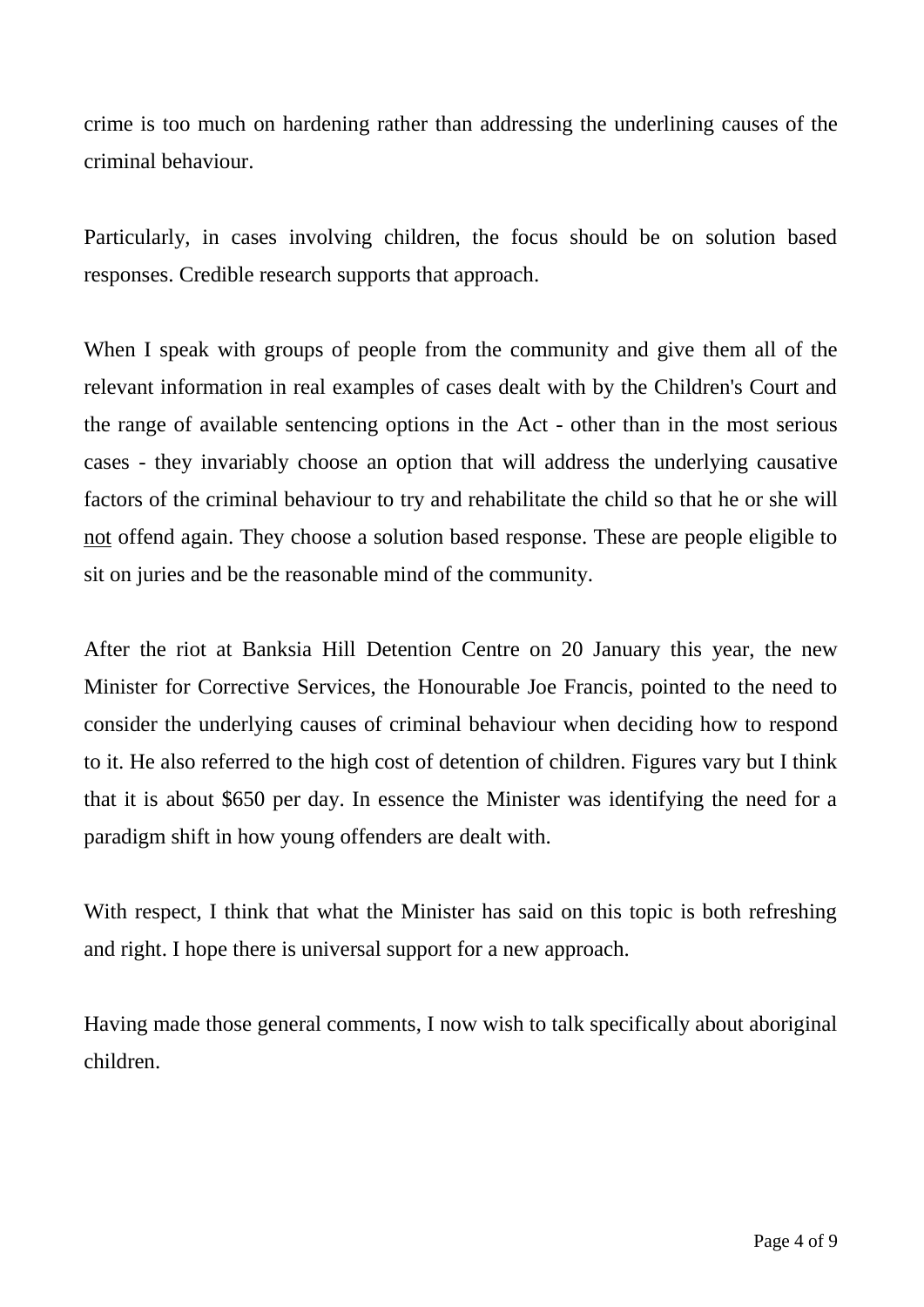In 1992, Commissioner Elliot Johnston QC, in the National Report, Royal Commission into Aboriginal Deaths in Custody, said:

The issues facing Aboriginal youth should be seen in the context of issues facing the general Aboriginal community and solutions to Aboriginal youth offending should also be located in this wider context…the problems confronting Aboriginal young people which lead to their involvement in the criminal justice system are central to the future reduction of disproportionate detention rates and deaths in custody and so require urgent and immediate attention. In the coming years increasing numbers of young Aboriginal people will move into the age groups which are most vulnerable to incarceration. If these problems cannot be solved, it is inevitable that the over-representation of Aboriginal people in Australia's prisons and police cells will continue and, in all probability, increase.

In 2008 the Chief Justice of WA, The Hon Wayne Martin AC, noted that, in the 20 years from 1987, in WA, that the rate of imprisonment of adult aboriginal people almost trebled. That meant that aboriginal imprisonment was about 27 times that of non-aboriginal imprisonment. In 2007 about 1 in 15 adult aboriginal men was in prison at any given time.

I can tell you that statistics of detention show that 75% - give or take - of sentenced children are aboriginal children. That has been the case for many years.

These statistics clearly show how right Commissioner Johnston was and that our current approach is failing the community and the children of this State.

In my view this is the greatest challenge that our justice system faces and it is also the greatest social challenge that our community faces.

About 40% of the aboriginal population of our State are less than 15 years of age.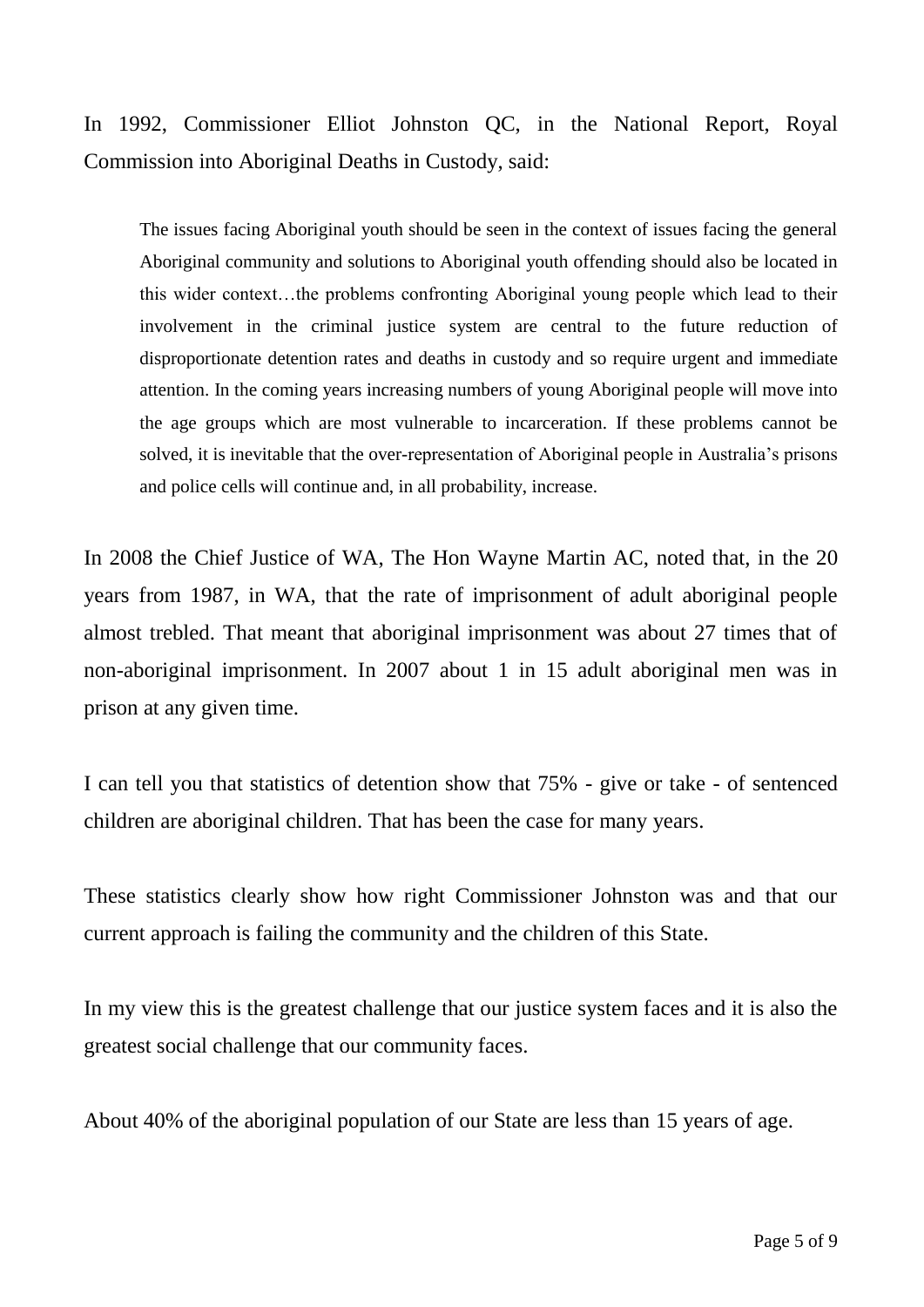In the Children's Court we see aboriginal children who are themselves parents.

In 2008, about half of more than two billion dollars per annum spent on aboriginal affairs in this State was spent in the Justice, Child Protection and Corrective Services system.

Less than about 1% was spent on community development and economic participation.

Those figures may have changed but it is unlikely that they have significantly changed.

So we need to change our approach - we need to change it quickly - we need to change it because social morality and good conscience requires it, the protection of the community requires it, and the current approach is economically unsustainable.

Can I expand on that point of social morality and good conscience requiring it. In my view every reasonably minded member of our community would think that it is a right, and not a privilege, for every child in our community to be able to hope, and also that every child should be given all reasonable supports to enable them to achieve their full potential and hopes. For all the children in our community to have an equal chance of having those rights, some may need to be given more support than others.

Sadly, aboriginal children who appear before the Children's Court, have lives characterised by layers of crises - they include family breakdown, domestic violence, grief, unstable accommodation, no real sense of identity, poor education, substance abuse and mental health issues. Those last two are symptoms as well as causes.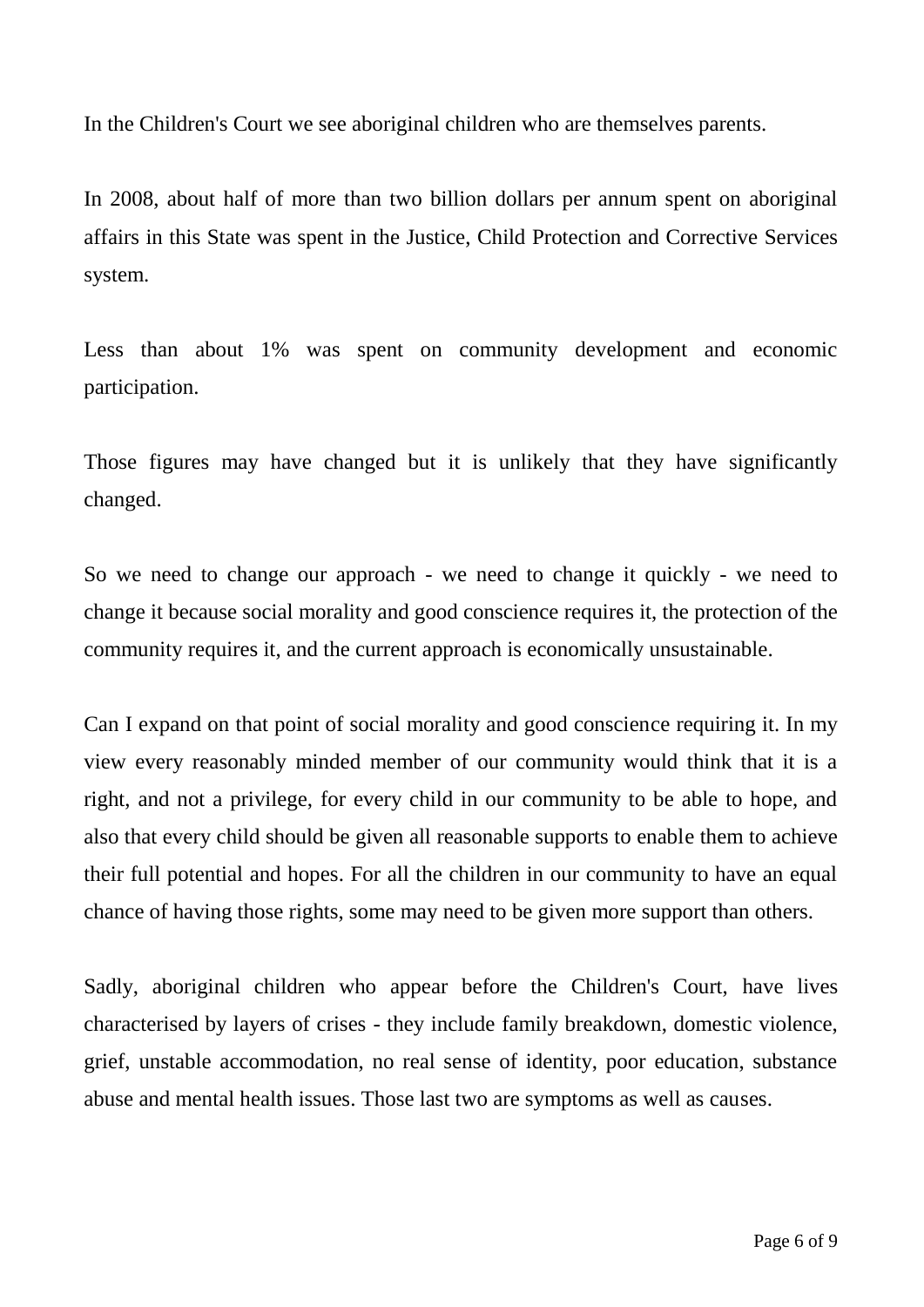Their parents often have the same histories and need supports themselves. They have come to carry the cumulative weight of generations of marginalisation in their own land.

What do we need to do differently for aboriginal children? First we need to accept that the solution resides in the aboriginal people themselves. Aboriginal Elders and also aboriginal people including aboriginal children need to be listened to and taken notice of. Elders need to be empowered. To listen to aboriginal children is not a sign of weakness or giving them control. Communicating with them on what their problems are and ways to solve them is obviously logical and good sense.

Government agencies don't listen enough, don't take enough notice and don't empower aboriginal people enough.

Not for profit organisations are much better at that and get much better results because of it.

We need more programs which:

- Help aboriginal children discover a sense of identity and positive self esteem. Only aboriginal people can do that. Programs must be culturally relevant.
- A positive sense of identity is the foundation for everything else.
- Aboriginal children live in two worlds and we must make sure that they know about, are connected to, and can enjoy the best of both.
- There are many wonderful aboriginal people ready, willing and able and also who want to enter this space. They need support. In addition to Elders and senior aboriginal people there are wonderful younger mentors and role models many are here today.
- Connection to and inclusion in community is also a key. Too much of the current approach actually causes disconnection.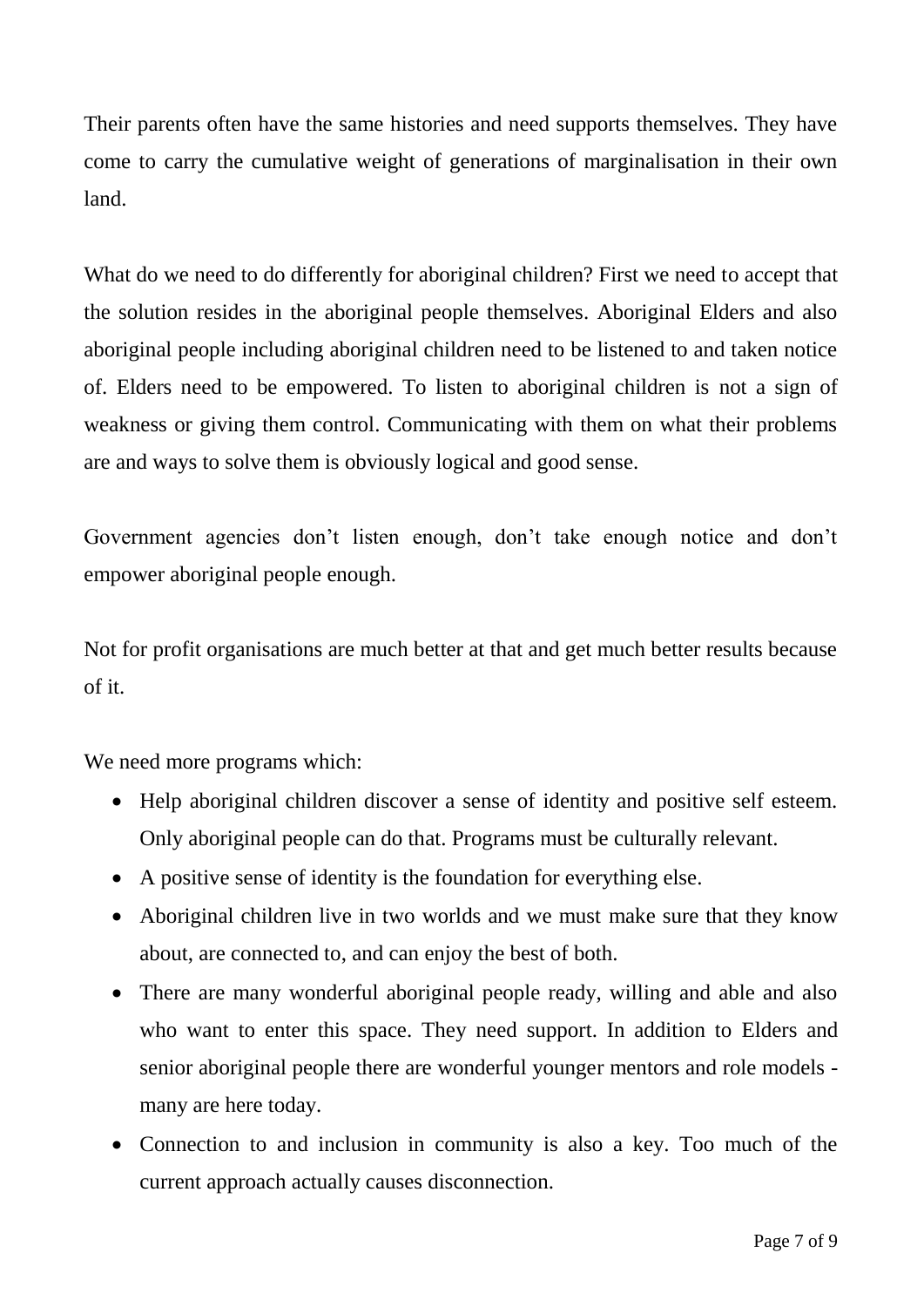I often hear people talk about young aboriginal people needing to show more responsibility. Indeed I talk about that myself.

It is difficult to make anyone feel responsible if they have no connection - no sense of ownership - and so no sense of obligation.

We need to give aboriginal children safe space, safe places to go, opportunities to get a sense of belonging with peers behaving positively. That is what HALO does so well. We need to help with their education which may mean ways other than mainstream. We need to help skill them to be able to participate economically and feel the sense of dignity which goes with that.

In addition to providing culturally appropriate supports to the children - we need to extend it to families and communities. Healing supports for all three tiers - the community, the family and the child, is essential and should be supported.

Funding should not necessarily be tied to crime reduction. Vulnerable children who do not offend should not miss out on receiving essential supports.

I know there are some wonderful people and wonderful organisations doing some great work in this area and incorporating things that I have mentioned. We need to make it systemic and coordinated - with outsourcing by Government agencies and partnerships between service providers.

Generally, I believe that local problems are best solved by local people designing and delivering local solutions.